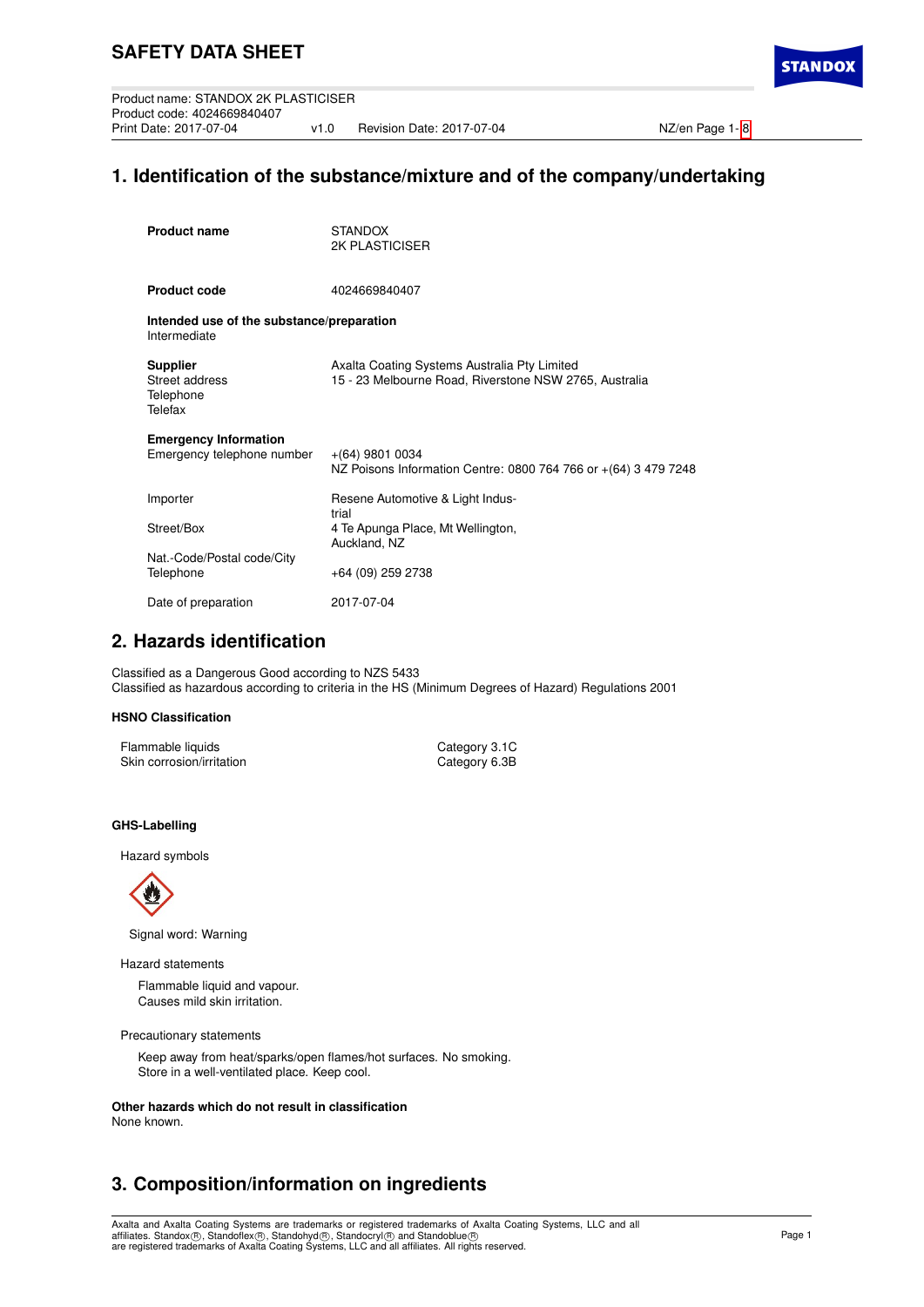## **Pure substance/mixture**

Mixture

#### **Hazardous components**

| CAS-No.        | Chemical name                                                  | Concentration | <b>GHS Hazardous</b> |
|----------------|----------------------------------------------------------------|---------------|----------------------|
| 123-86-4       | n-butyl acetate                                                | $10 - 20%$    | ν                    |
| 629-11-8       | 1.6-hexanediol                                                 | $5 - 10%$     | $\sqrt{}$            |
| 64742-95-6     | solvent naphtha (petroleum), light arom. $(<0.1\%$<br>benzene) | $1 - 3%$      | $\sqrt{ }$           |
| $95 - 63 - 6$  | 1,2,4-trimethylbenzene                                         | $0.3 - 1.0\%$ | $\sqrt{ }$           |
| 1330-20-7      | xylene                                                         | $0.3 - 1.0\%$ | $\sqrt{}$            |
| 108-67-8       | mesitylene                                                     | $0.1 - 0.3\%$ | $\sqrt{ }$           |
| $100 - 41 - 4$ | ethylbenzene                                                   | $0.1 - 0.3\%$ | $\sqrt{ }$           |

Non-regulated ingredients 70 - 80%

## **4. First aid measures**

#### **Eye contact**

Remove contact lenses. Irrigate copiously with clean, fresh water for at least 15 minutes, holding the eyelids apart. Seek medical advice.

#### **Skin contact**

Do NOT use solvents or thinners. Take off all contaminated clothing immediately. Wash skin thoroughly with soap and water or use recognized skin cleanser. If skin irritation persists, call a physician.

#### **Inhalation**

Avoid inhalation of vapour or mist. Move to fresh air in case of accidental inhalation of vapours. If breathing is irregular or stopped, administer artificial respiration. If unconscious place in recovery position and seek medical advice. If symptoms persist, call a physician.

### **Ingestion**

If swallowed, seek medical advice immediately and show this safety data sheet (SDS) or product label. Do NOT induce vomiting. Keep at rest.

## **Most Important Symptoms/effects, acute and delayed**

## **Inhalation**

May cause nose and throat irritation. May cause nervous system depression characterized by the following progressive steps: headache, dizziness, nausea, staggering gait, confusion, unconsciousness. Reports have associated repeated and prolonged overexposure to solvents with permanent brain and nervous system damage.

### **Ingestion**

May result in gastrointestinal distress.

## **Skin or eye contact**

May cause irritation or burning of the eyes. Repeated or prolonged liquid contact may cause skin irritation with discomfort and dermatitis.

## **Notes to physician**

No data available on the product. See section 3 and 11 for hazardous ingredients found in the product.

## **5. Firefighting measures**

### **Suitable extinguishing media**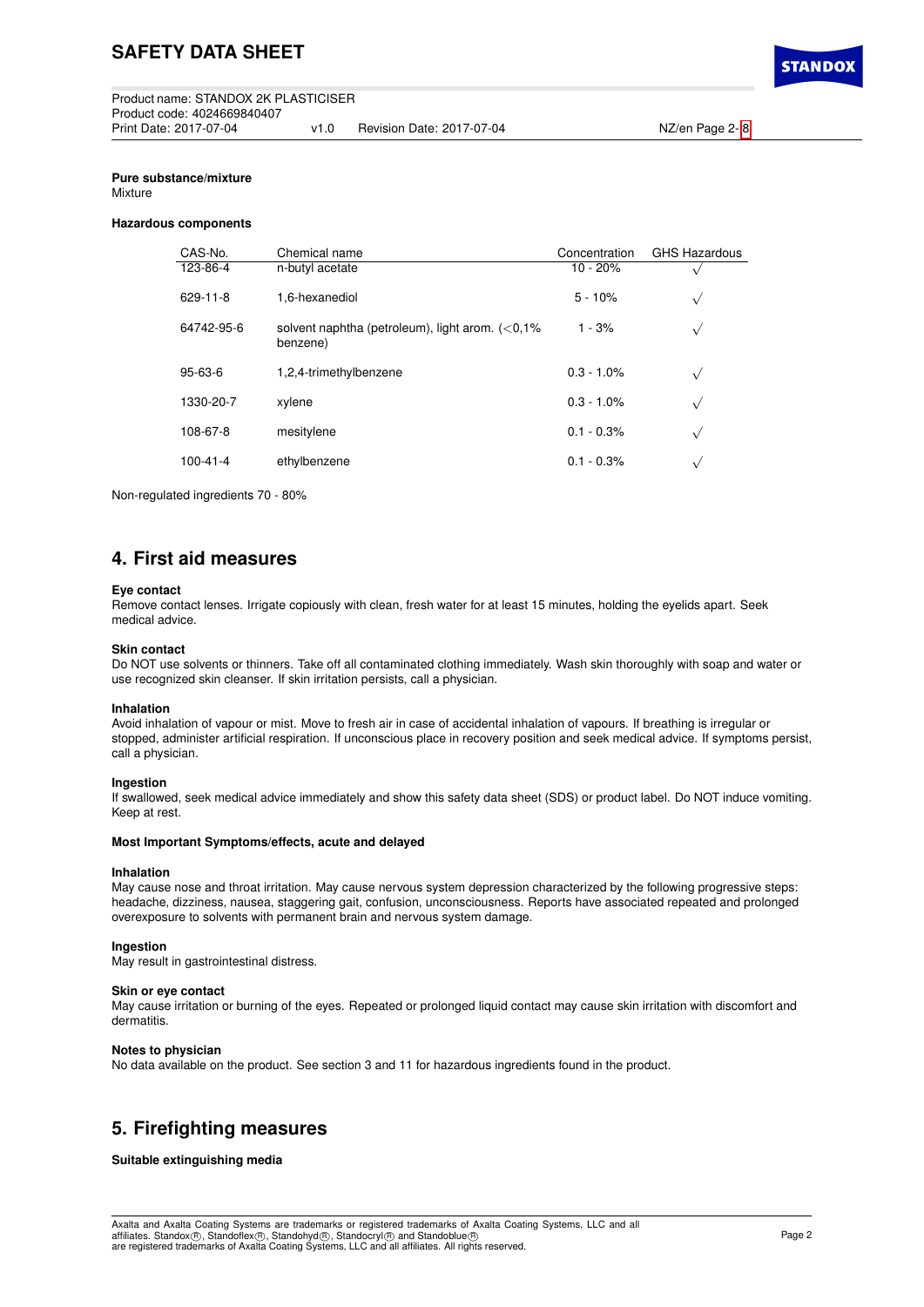| Product name: STANDOX 2K PLASTICISER |  |                           |
|--------------------------------------|--|---------------------------|
| Product code: 4024669840407          |  |                           |
| Print Date: 2017-07-04               |  | Revision Date: 2017-07-04 |

NZ/en Page 3- [8](#page-7-0)

**STANDO** 

Universal aqueous film-forming foam, Carbon dioxide (CO2), Dry chemical, Water spray.

#### **Extinguishing media which shall not be used for safety reasons**

High volume water jet

## **Specific hazards**

Flammable liquid and vapour. Vapours may form explosive mixtures with air. Remove all sources of ignition. Solvent vapours are heavier than air and may spread along floors. Do not allow run-off from fire fighting to enter drains or water courses. Never use pressure to empty container: container is not a pressure vessel. Always keep in containers of same material as the original one.

#### **Special Protective Equipment and Fire Fighting Procedures**

Wear as appropriate: Full protective flameproof clothing. Wear self-contained breathing apparatus for firefighting if necessary. In the event of fire, cool tanks with water spray.

## **6. Accidental release measures**

#### **Personal precautions**

Keep in a well-ventilated place. Keep away from sources of ignition. Comply with safety directives (see chapters 7 and 8). Do not inhale vapours.

#### **Environmental precautions**

Do not let product enter drains. Notify the respective authorities in accordance with local law in the case of contamination of rivers, lakes or waste water systems.

#### **Methods for cleaning up**

Contain and collect spillage with non-combustible absorbent materials, e.g. sand, earth, vermiculite, diatomaceous earth and place in container for disposal according to local regulations. Clean preferably with a detergent; avoid use of solvents.

## **7. Handling and storage**

### **Safe handling advice**

Prevent the creation of flammable or explosive concentrations of vapour in air and avoid vapour concentration higher than the occupational exposure limits. The product should only be used in areas from which all naked lights and other sources of ignition have been excluded. Preparation may charge electrostatically: always use grounded leads when transferring from one container to another.

Operators should wear antistatic footwear and clothing. No sparking tools should be used. Avoid skin and eye contact. Do not breathe vapours or spray mist. Smoking, eating and drinking should be prohibited in the application area.

### **Storage**

#### **Suitable storage conditions**

Observe label precautions. Refer to Technical Data Sheet (TDS) for further information about storage temperature. Store in a dry, well ventilated place away from sources of heat, ignition and direct sunlight. No smoking. Prevent unauthorized access. Containers which are opened must be carefully resealed and kept upright to prevent leakage.

#### **Suitable container and packaging materials for safe storage**

Always keep in containers made of the same material as the supply container.

## **8. Exposure controls/personal protection**

## **National occupational exposure limits**

| Chemical name          |             |                       |
|------------------------|-------------|-----------------------|
| n-butyl acetate        | <b>TWA</b>  | $150$ ppm             |
|                        | <b>TWA</b>  | $713 \,\mathrm{mg/m}$ |
|                        | <b>STEL</b> | $200$ ppm             |
|                        | <b>STEL</b> | 950 mg/m3             |
| 1,2,4-trimethylbenzene | <b>TWA</b>  | 25 ppm                |
|                        | <b>TWA</b>  | $123$ mg/m $3$        |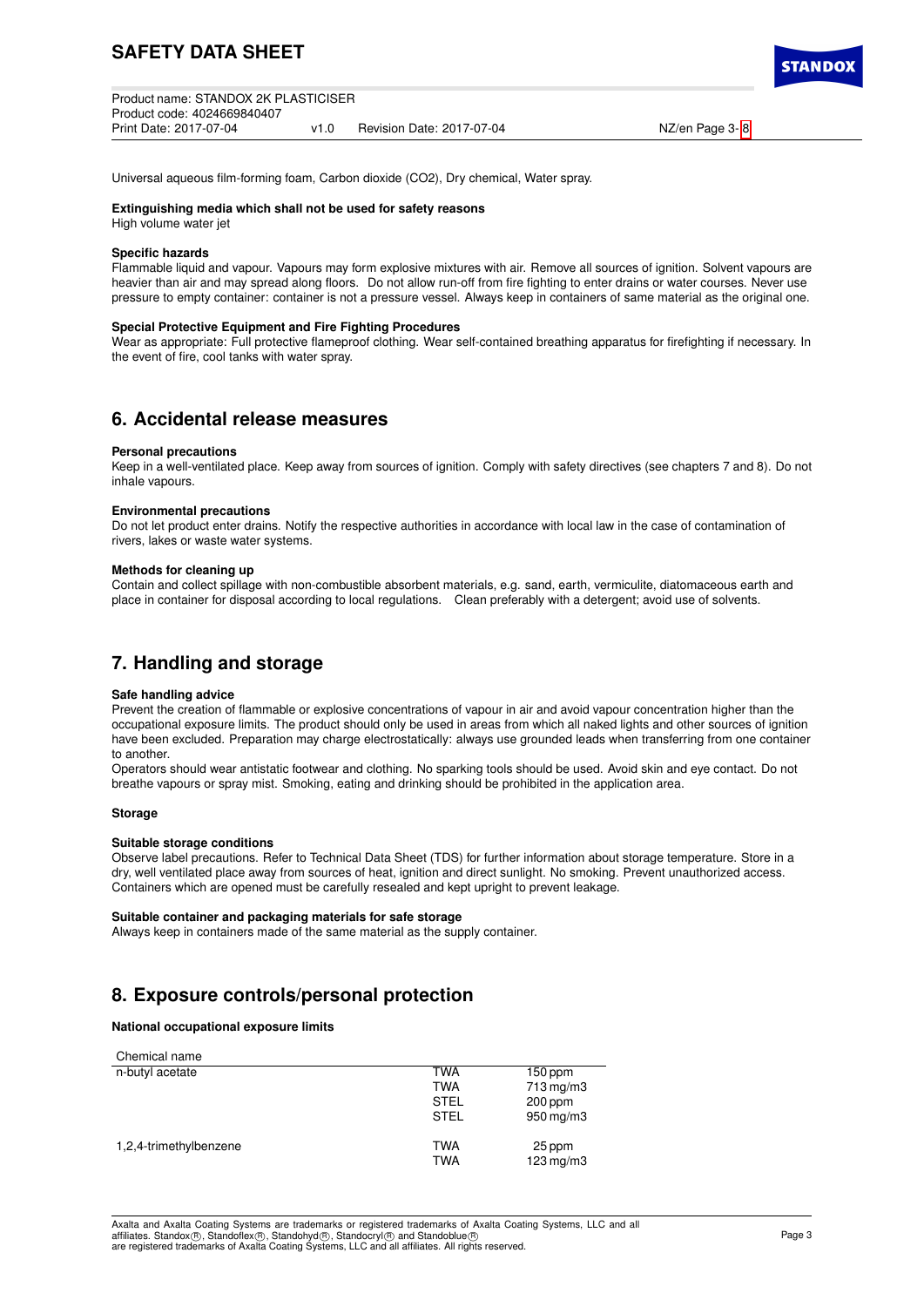| Product name: STANDOX 2K PLASTICISER |      |                           |
|--------------------------------------|------|---------------------------|
| Product code: 4024669840407          |      |                           |
| Print Date: 2017-07-04               | v1.0 | Revision Date: 2017-07-04 |

Print Date: 2017-07-07-08 v1.0 NZ/en Page 4- [8](#page-7-0)

| Chemical name |             |                        |
|---------------|-------------|------------------------|
| xylene        | TWA         | 50 ppm                 |
|               | <b>TWA</b>  | $217 \,\mathrm{mg/m3}$ |
| mesitylene    | <b>TWA</b>  | 25 ppm                 |
|               | <b>TWA</b>  | 25 ppm                 |
|               | <b>TWA</b>  | $123$ mg/m $3$         |
|               | <b>TWA</b>  | 123 mg/m3              |
| ethylbenzene  | <b>TWA</b>  | $100$ ppm              |
|               | <b>TWA</b>  | 434 mg/m3              |
|               | <b>STEL</b> | $125$ ppm              |
|               | <b>STEL</b> | 543 mg/m3              |

#### **Engineering measures**

Provide adequate ventilation.This should be achieved by a good general extraction and -if practically feasible- by the use of a local exhaust ventilation.If these are not sufficient to maintain concentrations of particulates and solvent vapour below the OEL, suitable respiratory protection must be worn.

## **Glossary**

CEIL Ceiling exposure limit

STEL Short term exposure limit

TWA Time weighted average

#### **Protective equipment**

Personal protective equipment should be worn to prevent contact with eyes, skin or clothing.

#### **Respiratory protection**

In case of insufficient ventilation, wear suitable respiratory equipment.

#### **Eye protection**

Use safety eyewear designed to protect against splash of products.

### **Hand protection**

The breakthrough time of gloves is unknown for the product itself. The glove material given is recommended on basis of the substances in the preparation.

| Chemical name                                                   | Glove material          |           | Glove thickness Break through time |
|-----------------------------------------------------------------|-------------------------|-----------|------------------------------------|
| n-butyl acetate                                                 | Viton $(R)$ $\circledR$ | 0.7 mm    | 10 MIN                             |
|                                                                 | Nitrile rubber          | $0.33$ mm | 30 MIN                             |
| solvent naphtha (petroleum), light arom. $(< 0.1\%$<br>benzene) | Viton $(R)$ $\circledR$ | $0.7$ mm  | 30 MIN                             |
| xylene                                                          | Nitrile rubber          | $0.33$ mm | 30 MIN                             |
|                                                                 | Viton $(R)$ $\circledR$ | $0.7$ mm  | 480 MIN                            |

The protective glove should be checked in each case for their work specific suitability (e.g. mechanical stability, product compatibility, and anti-static properties). When the intended use is for spray application a nitrile glove of the chemical resistance group 3 (e.g. Dermatril® glove) is to be used. After contamination, the glove has to be changed. If immersing the hands into the product is not avoidable (e.g. maintenance work) a butyl or fluorocarbon rubber glove should be used. When skin exposure may occur to materials specified in section 3 of this SDS, advice should be sought from the glove supplier as to appropriate type to use with this product and the permeation breakthrough times. Care should be taken when working with sharp edged articles as these can easily damage the gloves and make them ineffective. The instructions and information provided by the glove supplier on use, storage, maintenance and replacement must be followed. Damaged gloves or those showing signs of wear should be replaced immediately.

#### **Skin and body protection**

Wear suitable protective clothing. Personnel should wear antistatic clothing made of natural fiber or of high temperature resistant synthetic fiber.

#### **Hygiene measures**

Wash skin thoroughly with soap and water or use recognized skin cleanser. Do not use organic solvents!

## **9. Physical and chemical properties**

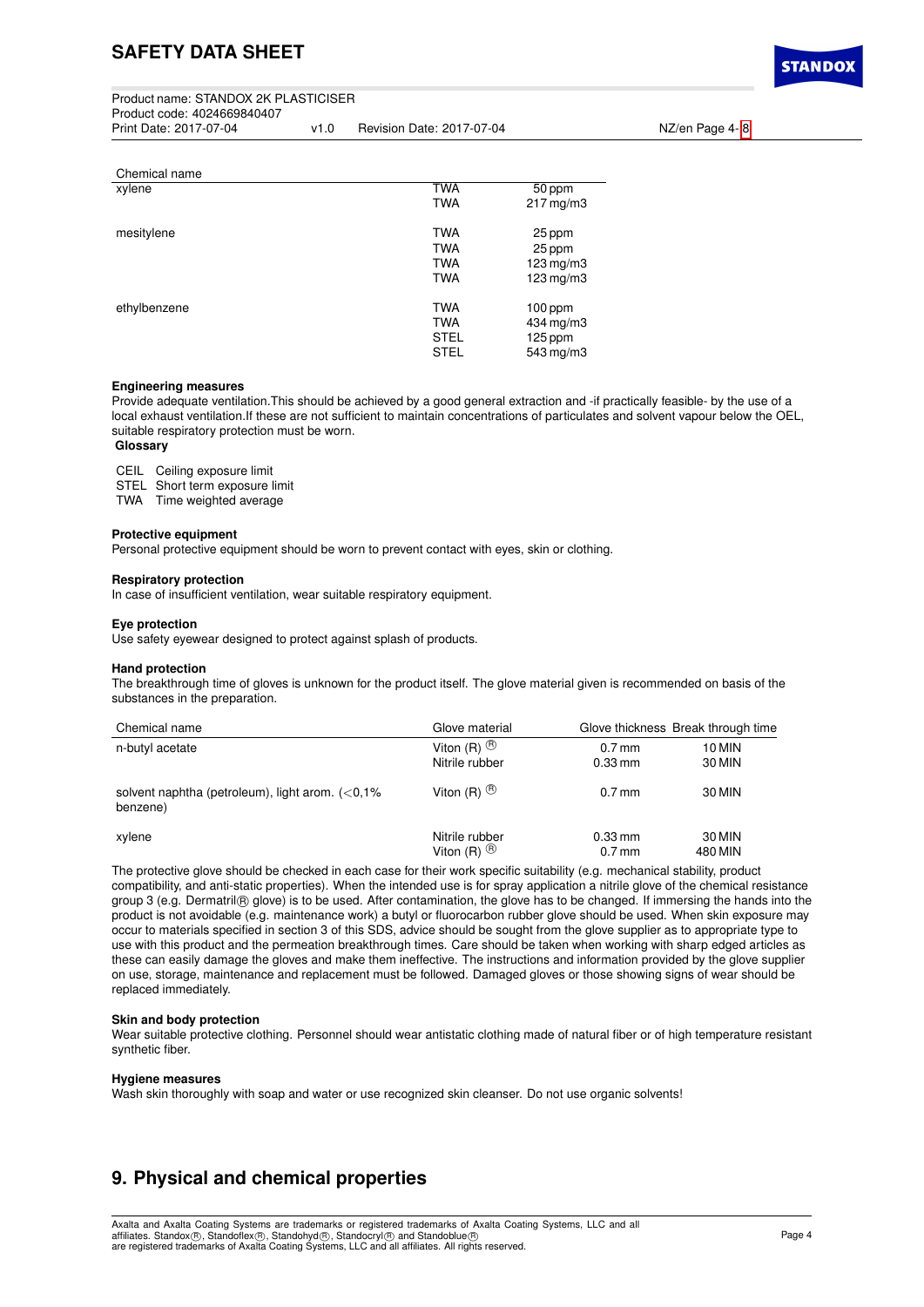**STANDO** 

### **Appearance**

**Form :** liquid **Colour:** clear **Odor Threshold :** No data available

| Not applicable            |                    |
|---------------------------|--------------------|
| Not applicable.           |                    |
| $125\,^{\circ}\mathrm{C}$ |                    |
| $42^{\circ}$ C            | <b>EN ISO 3679</b> |
| Slower than Ether         |                    |
|                           |                    |
| 16%                       |                    |
| 1.2%                      |                    |
| 2.7 hPa                   |                    |
| moderate                  |                    |
| No data available         |                    |
| 1.1 $q/cm^3$              | DIN 53217/ISO 2811 |
| No data available         |                    |
| $415^{\circ}$ C           | <b>DIN 51794</b>   |
|                           |                    |
| 40 <sub>s</sub>           | ISO 2431-1993 6 mm |
|                           |                    |

## **10. Stability and reactivity**

### **Stability**

Stable

## **Hazardous polymerisation**

Will not occur.

### **Conditions to avoid**

Stable under recommended storage and handling conditions (see section 7).

## **Materials to avoid**

Keep away from oxidizing agents, strongly alkaline and strongly acid materials in order to avoid exothermic reactions.

### **Hazardous decomposition products**

When exposed to high temperatures may produce hazardous decomposition products such as carbon monoxide and dioxide, smoke, oxides of nitrogen.

## **11. Toxicological information**

### **Information on likely routes of exposure**

#### **Inhalation**

May cause nose and throat irritation. May cause nervous system depression characterized by the following progressive steps: headache, dizziness, nausea, staggering gait, confusion, unconsciousness. Reports have associated repeated and prolonged overexposure to solvents with permanent brain and nervous system damage.

## **Ingestion**

May result in gastrointestinal distress.

#### **Skin or eye contact**

May cause irritation or burning of the eyes. Repeated or prolonged liquid contact may cause skin irritation with discomfort and dermatitis.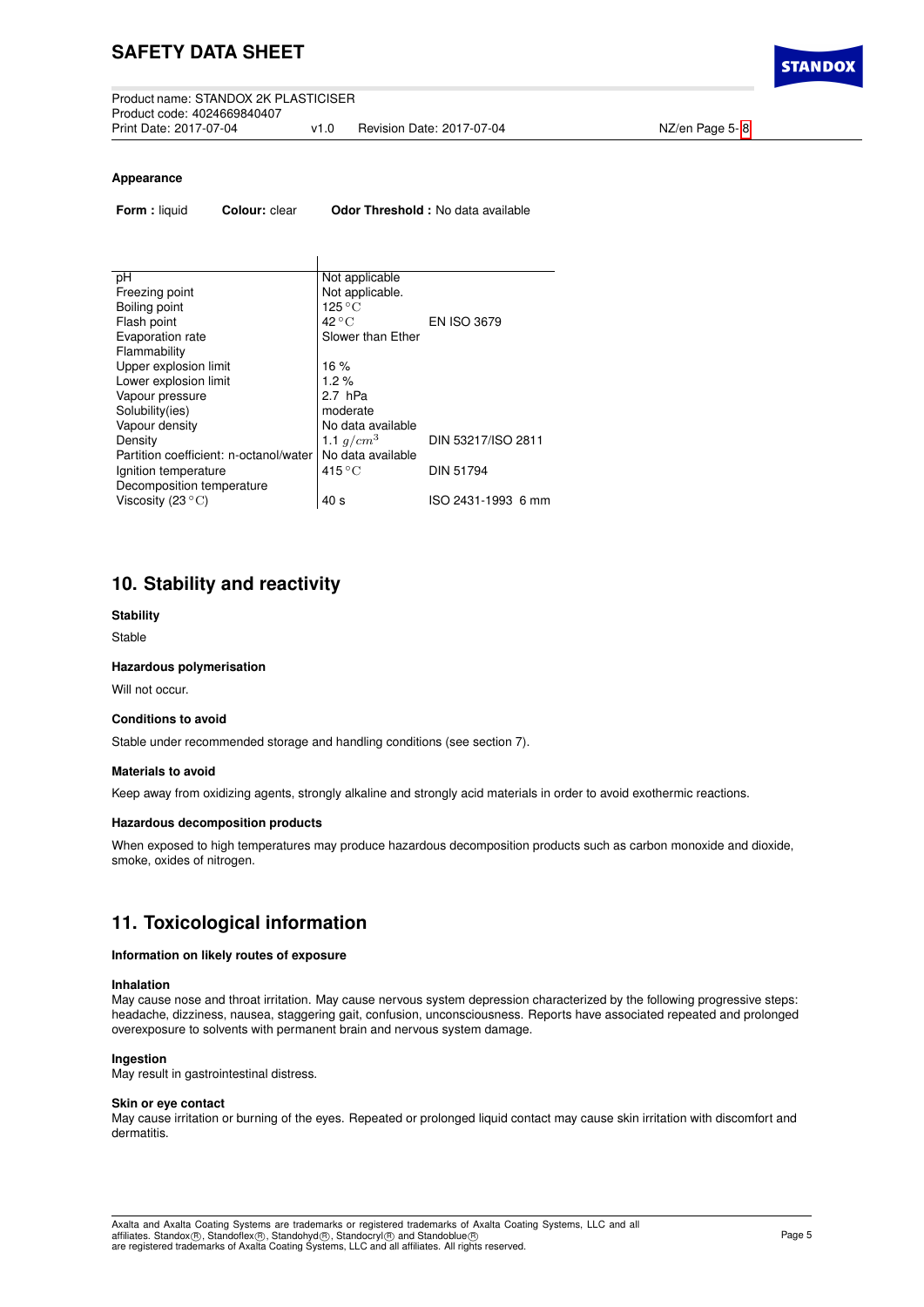Product name: STANDOX 2K PLASTICISER Product code: 4024669840407 v1.0 Revision Date: 2017-07-04 NZ/en Page 6- [8](#page-7-0)

**Delayed and immediate effects and also chronic effects from short and long term exposure:**

**Acute oral toxicity** not hazardous

**Acute dermal toxicity** not hazardous

## **Acute inhalation toxicity**

not hazardous

% of unknown composition: 0 %

**Skin corrosion/irritation**

| n-butyl acetate                                                        | Category 3 |
|------------------------------------------------------------------------|------------|
| solvent naphtha (petroleum), light arom. $(<0.1\%$ benzene) Category 3 |            |
| 1,2,4-trimethylbenzene                                                 | Category 2 |
| xvlene                                                                 | Category 2 |
| mesitylene                                                             | Category 2 |
|                                                                        |            |

### **Serious eye damage/eye irritation**

Not classified according to GHS criteria

## **Respiratory sensitisation**

Not classified according to GHS criteria

#### **Skin sensitisation**

Not classified according to GHS criteria

## **Germ cell mutagenicity**

Not classified according to GHS criteria

### **Carcinogenicity**

Not classified according to GHS criteria

## **Toxicity for reproduction**

Not classified according to GHS criteria

## **Target Organ Systemic Toxicant - Single exposure**

Not classified according to GHS criteria

## **Target Organ Systemic Toxicant - Repeated exposure**

Not classified according to GHS criteria

## **Aspiration toxicity**

Not classified according to GHS criteria

#### **Numerical measures of toxicity (acute toxicity estimation (ATE),etc. )** No information available.

## **Symptoms related to the physical, chemical and toxicological characteristics**

Exposure to component solvents vapours concentration in excess of the stated occupational exposure limit may result in adverse health effect such as mucous membrane and respiratory system irritation and adverse effect on kidney, liver and central nervous system. Symptoms and signs include headache, dizziness, fatigue, muscular weakness, drowsiness and in extreme cases, loss of consciousness. Through skin resorbtion, solvents can cause some of the effects described here. Repeated or prolonged contact with the preparation may cause removal of natural fat from the skin resulting in non-allergic contact dermatitis and absorption through the skin. The liquid splashed in the eyes may cause irritation and reversible damage.

# **12. Ecological information**

Product does not contain any environmentally hazardous substances and product is not classified per GHS

### **Ecotoxicity effects**

There are no data available on the product itself. The product should not be allowed to enter drains or watercourses.

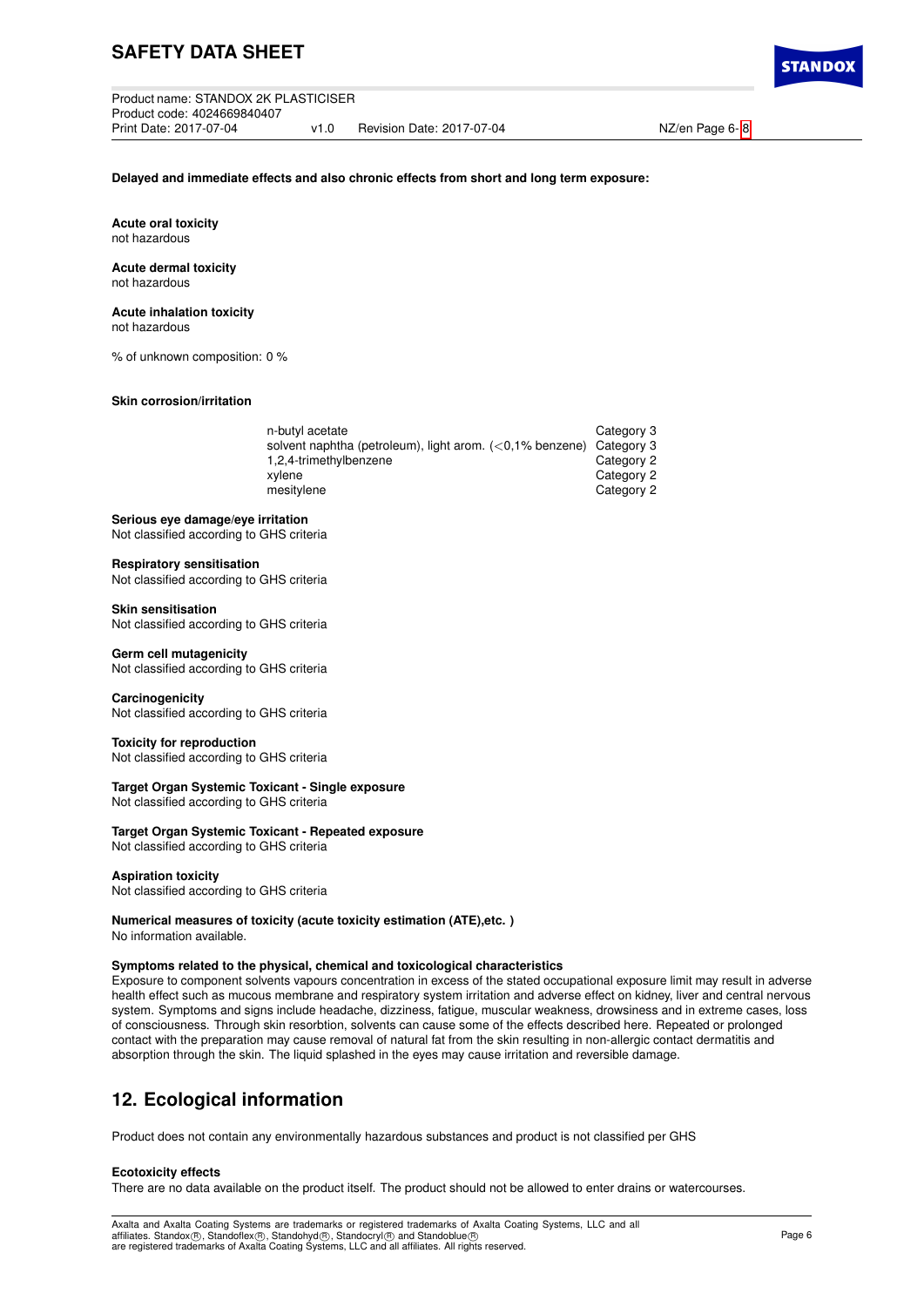Product name: STANDOX 2K PLASTICISER Product code: 4024669840407 v1.0 Revision Date: 2017-07-04 NZ/en Page 7- [8](#page-7-0)

**Persistence and degradability**

No information available.

## **Bioaccumulation**

No information available.

# **Mobility in soil**

No information available.

## **Other adverse effects**

No information available.

## **13. DISPOSAL CONSIDERATIONS**

## **Waste disposal methods**

Dispose of in accordance with local regulations.

## **Disposal considerations**

A disposal process that converts the waste into energy is recommended. If this is not possible the hazardous waste must be disposed of by incineration.

## **14. Transport information**

| <b>NZS5433</b><br>Proper shipping name:                                                                | PAINT RELATED MATERIAL                             |
|--------------------------------------------------------------------------------------------------------|----------------------------------------------------|
| UN number:<br>Hazard Class:<br>Packing group:<br>Hazchem Code:                                         | 1263<br>3<br>Ш<br>3Y                               |
| <b>IMDG (Sea transport)</b><br>Proper shipping name:                                                   | PAINT REI ATED MATERIAI                            |
| UN number:<br>Hazard Class:<br>Subsidiary Hazard Class:<br>Packing group:<br>Marine Pollutant:<br>EmS: | 1263<br>3<br>Not applicable.<br>Ш<br>no<br>F-E,S-E |
| <b>ICAO/IATA (Air transport)</b>                                                                       |                                                    |

**Proper shipping name:** PAINT RELATED MATERIAL

| UN number:                               | 1263 |
|------------------------------------------|------|
| Hazard Class:                            | з    |
| Subsidiary Hazard Class: Not applicable. |      |
| Packing group:                           | ш    |

### **Matters needing attention for transportation**

Confirm that there is no breakage, corrosion, or leakage from the container before shipping. Be sure to prevent damage to cargo by loading so as to avoid falling, dropping, or collapse. Ship in appropriate containers with denotation of the content in accordance with the relevant statutes and rules.

## **15. Regulatory information**